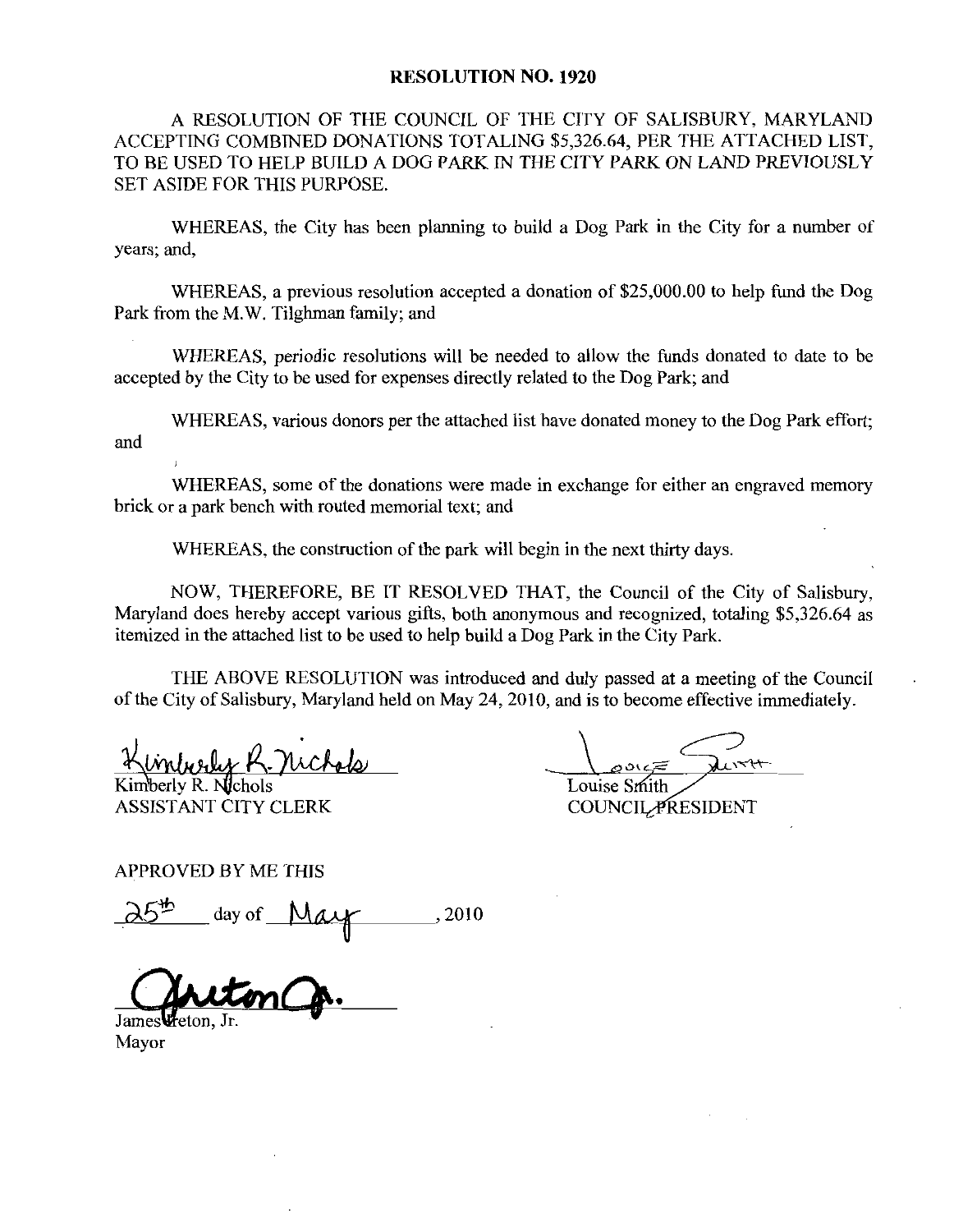

<sup>125</sup> NORTH DIVISION STREET 125 NORTH DIVISION STREET<br>SALISBURY, MARYLAND 2180<br>Tel: 410-334-3031

JAMES IRETON, JR.<br>MAYOR<br>JOHN R. PICK<br>CITY ADMINISTRATOR<br>LORÉ CHAMBERS<br>ISTANT CITY ADMINISTRAT I LORÉ CHAMBERS des department of ASSISTANT CITY ADMINISTRATOR

EXECUTE DIVISION SURY, MARYLANI<br>
Tel: 410-334-3031<br>
Fax: 410-334-3033<br>  $\epsilon$ **borah** J. S<br>
Director Deborah I. Stam

DATE: May 13, 2010 TO John FROM Susan Wood ay 13, 2010<br>Pick  $\frac{1}{2}$ <sub>y</sub> say

SUBJECT: Acceptance of Citizen and Business Donations for the Frances J. Tilghman 10: John Pick<br>FROM: Susan Wood<br>SUBJECT: Acceptance of Citizen and Busines<br>Memorial Dog Park totaling \$5,326.64 to date FROM: Susan Wood<br>SUBJECT: Acceptance of Citizen and Business Donations for the Frances J. Tilghm<br>Memorial Dog Park totaling \$5,326.64 to date<br>Attached please find a Resolution to accept the donations totaling \$5,326.64 to

from citizens and local businesses to be used for the construction of the Dog Park previously planned on land at the east end of the City Park designated for this purpose

The city has accepted donations for the dog park at various city events, and from donation jars placed around the area at businesses that support the dog park. We have also offered engraved bricks at the park for <sup>a</sup> donation of 50 and memorial benches for The city has accepted donations for the dog park at various city events, and from<br>donation jars placed around the area at businesses that support the dog park. We have<br>laso offered engraved bricks at the park for a donatio 1000000000000Program Open Space grant we have received and the approved donation of 310,000.00 Program Open Space grant we have received and the approved donation<br>\$25,000.00 from the M. W. Tilghman Family, these contributions will ensure that the Dog Park is fully funded

Construction of the park is expected to begin within thirty days

Please submit this Resolution to the City Council for the May  $24<sup>th</sup>$ , 2010 meeting agenda. Thank you for your assistance.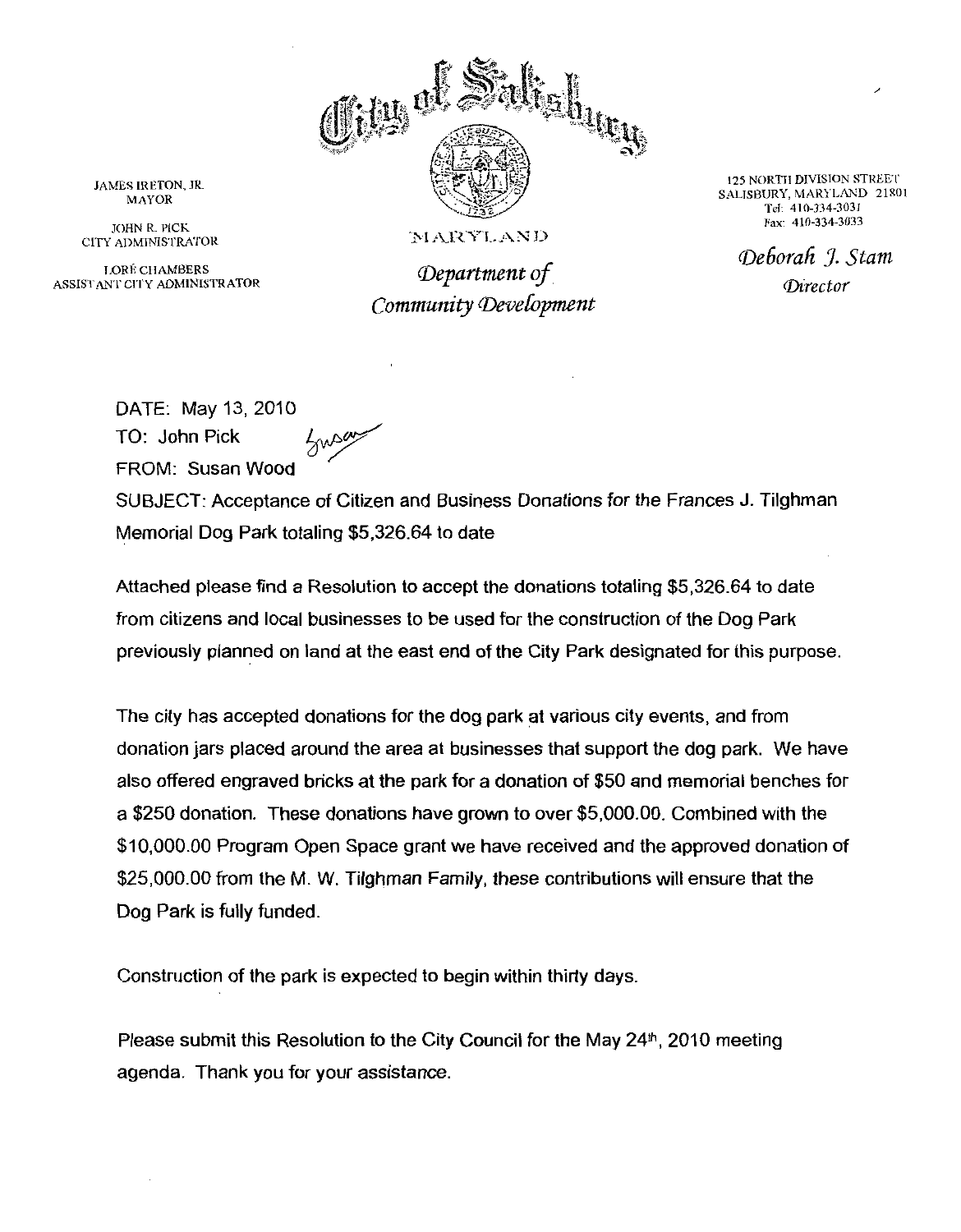## City of Salisbury<br>Dog Park Donations

 $\sim$ 

 $\sim$ 

## INDIVIDUAL DONATION LIST - CITY OF SALISBURY DOG PARK

 $\lambda_{\rm{max}}$  and  $\lambda_{\rm{max}}$  . The second state  $\lambda_{\rm{max}}$ 

 $\mathcal{A}_{\text{max}}(\mathcal{C})$ 

| <b>DATE</b> | <b>Name</b>                                | <b>Address</b>                                      | Amount    | WebSite<br>Link | Committed \$<br><b>Bench or Brick</b> | <b>TY Sent?</b> |
|-------------|--------------------------------------------|-----------------------------------------------------|-----------|-----------------|---------------------------------------|-----------------|
|             | 5/1/2008 Poodle Club                       | 33 Ladue Terrace, St. Louis, MO 6312402047          | \$500.00  |                 |                                       | Sunny           |
|             | 6/26/2008 Misc Cash Donations              | Delmarva Chicken Festival & Cans in GOB             | \$29.00   |                 |                                       | Sunny           |
|             | 8/15/2008 Misc Cash Donations              | Unknown                                             | \$7.21    |                 |                                       | Sunny           |
|             | 8/25/2008 Misc Cash Donations              | Unknown                                             | \$59.85   |                 |                                       | Sunny           |
|             | 9/16/2008 Misc Cash Donations              | Unknown                                             | \$18.50   |                 |                                       | Sunny           |
|             | 10/15/2008 Kathy Sheldon                   | 3751 Village Trail, Snow Hill, MD 21863             | \$100.00  |                 |                                       | Sunny           |
|             | 10/15/2008 Misc Cash Donations             | Unknown                                             | \$96.81   |                 |                                       | Sunny           |
|             | 10/21/2008 Kita Stephenson                 | 3801 Devonshire Dr., Sby, 21804                     | \$25.00   |                 |                                       | Sunny           |
|             | 10/21/2008 Victoria Torney                 | 404 Keats Circle                                    | \$10.00   |                 |                                       | Sunny           |
|             | 10/21/2008 Kristine Turcol                 | 34575 Pitts Av., Pittsville, MD 21850               | \$5.00    |                 |                                       | Sunny           |
|             | 10/21/2008 Misc Cash Donations             | Unknown                                             | \$11.00   |                 |                                       | Sunny           |
|             | 10/27/2008 Judith Mason                    | 530 Riverside Dr., #302, Sby 21801                  | \$100.00] |                 |                                       | Sunny           |
|             | 10/27/2008 Misc Cash Donations             |                                                     | \$6.38    |                 |                                       | Sunny           |
|             | 11/14/2008 Misc Cash Donations             |                                                     | \$30.91   |                 |                                       | Sunny           |
|             | 11/14/2008 Misc Cash Donations             | Unknown                                             | \$9.47    |                 |                                       | Sunny           |
|             | 1/14/2009 Space Redefined/Sharon Knowles   | 10940 Snethen Church Rd., Mardela Springs, MD 21837 | \$50.00   |                 |                                       | Sunny           |
|             | 4/27/2009 James D. Gordy                   | 30315 Dixon Rd., Sby 21804                          | \$100.00  |                 |                                       | Sunny           |
|             | 4/29/2009 Misc Cash Donations              | Unknown                                             | \$32.77   |                 |                                       | Sunny           |
|             | 5/1/2009 Misc Cash Donations               |                                                     | \$10.39   |                 |                                       | Sunny           |
|             | 5/1/2009 Dawn Becker for Joey Ghirardelli  | 6504 Hazel Thicket Ct., Columbia, MD 21044          | \$50.00   |                 |                                       | Sunny           |
| 5/1/2009    |                                            |                                                     | \$22.38   |                 |                                       | Sunny           |
|             | 5/8/2009 Diana Scopp                       | 5419 Loch Ness terrace, Sby 21801                   | \$25.00   |                 |                                       | Sunny           |
|             | 5/29/2009 Misc Cash Donations              | Misc Cash & Checks (detail not recorded)            | \$145.02  |                 |                                       | Sunny           |
|             | 8/12/2009 Tidewater Physical Therapy Staff | 101-C Market St., Pocomoke, MD 21851                | \$25.00   |                 |                                       | Sunny           |
|             | 9/9/2009 Tidewater Physical Therapy Staff  | 101-C Market St., Pocomoke, MD 21851                | \$20.00   |                 |                                       | Sunny           |
|             | 9/18/2009 Dawn Becker(for Kaye Baron)      | 1300 Woodland Rd., Sby                              | \$50.00   |                 | 1 Brick                               | Sunny           |
|             | 9/18/2009 Ryan C. A. Kirby (Merrill Lynch) | 27653 Harnes La., Sby 21801                         | \$250.00  |                 |                                       | Sunny           |
|             | 9/18/2009 Misc Cash Donations              | Unknown                                             | \$19.33]  |                 |                                       | Sunny           |
|             | 9/21/2009 Misc Cash Donations              | Unknown                                             | \$16.00   |                 |                                       | Sunny           |